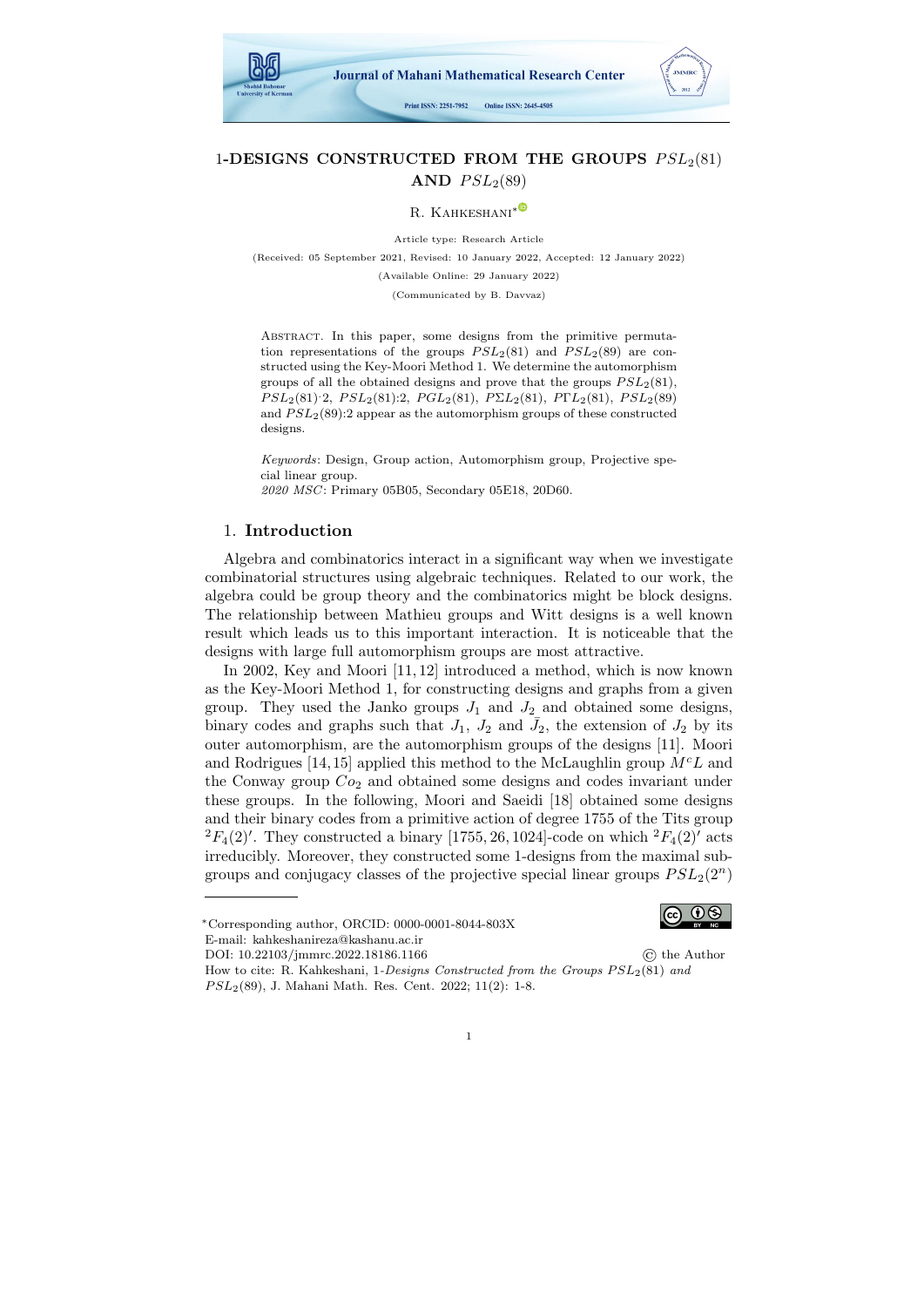and the Suzuki groups  $Sz(2^{2n+1})$  [\[19,](#page-7-5) [20\]](#page-7-6). Recently, the authors constructed some symmetric 1-designs from the groups  $PSL<sub>2</sub>(q)$  and the small Ree groups  ${}^{2}G_{2}(q)$  [\[13,](#page-7-7) [16,](#page-7-8) [17\]](#page-7-9). Moreover, some designs and codes are constructed using the Mathieu group  $M_{11}$  [\[1\]](#page-6-0).

Motivated by [\[11\]](#page-7-0), all the primitive representations of  $PSL<sub>2</sub>(q)$  (for all possible  $q \leq 50$ ) are considered by Darafsheh et al. [\[6](#page-6-1)[–8\]](#page-6-2). They constructed designs and the automorphism groups. Darafsheh [\[5\]](#page-6-3) investigated the group  $PSL<sub>2</sub>(q)$  and obtained three designs with parameters  $1 - ((\frac{q}{2}), q + 1, q + 1)$ ,  $1 - \left(\binom{q+1}{2}, 2(q-1), 2(q-1)\right)$  and  $1 - \left(\binom{q+1}{2}, q-1, q-1\right)$ , where q is a power of 2. Moreover, It is shown that the second one is invariant under the full automorphism group  $S_{q+1}$ . In [\[9,](#page-6-4)10], the present author examined designs and the automorphism groups from the groups  $PSL<sub>2</sub>(53)$ ,  $PSL<sub>2</sub>(59)$ ,  $PSL<sub>2</sub>(61)$  and  $PSL<sub>2</sub>(64)$ . Here, the Key-Moori Method 1 is employed and 1-designs from the groups  $PSL_2(81)$  and  $PSL_2(89)$  are obtained. For each constructed design, the parameters and the full automorphism group are determined. It is shown that  $PSL_2(81)$ ,  $PSL_2(81)$ :2,  $PSL_2(81)$ :2,  $PGL_2(81)$ ,  $P\Sigma L_2(81)$ ,  $P\Gamma L_2(81)$ ,  $PSL<sub>2</sub>(89)$  and  $PSL<sub>2</sub>(89):2$  appear as the automorphism groups of the constructed designs.

#### 2. Preliminaries

Our notation is standard and we follow the notation of ATLAS [\[4\]](#page-6-5) for the structure of groups and their maximal subgroups. The general, split and nonsplit extensions are denoted by  $G.H$ ,  $G:H$  and  $G'H$ , respectively. The cyclic group  $\mathbb{Z}_m$  is denoted by m. For a prime p and a natural number n,  $p^n$  is the elementary abelian group of that order.

Let  $S = (\mathcal{P}, \mathcal{B}, \mathcal{I})$  be an incidence structure, where  $\mathcal{P}, \mathcal{B}$  and  $\mathcal{I} \subseteq \mathcal{P} \times \mathcal{B}$  are the point set, block set and incidence relation, respectively. When  $p \in \mathcal{P}$  and  $B \in \mathcal{B}$ , we write p I B if  $(p, B) \in \mathcal{I}$ . Moreover, we write  $p \in B$  if I is the membership relation ∈. The triple  $\mathcal{D} = (\mathcal{P}, \mathcal{B}, \mathcal{I})$  is named a  $t-(v, k, \lambda)$  design if  $|\mathcal{P}| = v$ ,  $|B| = k$  for every  $B \in \mathcal{B}$  and any t points is incident with exactly  $\lambda$  blocks. The number of blocks is denoted by b. The design  $\mathcal D$  is symmetric if  $v = b$ . The number of blocks through any set of s points, where  $s \leq t$ , is  $\lambda_s := \lambda \binom{\nu-s}{t-s} / \binom{k-s}{t-s}$ . The  $t-(v, k, \lambda)$  design  $\mathcal D$  is thus an  $s-(v, k, \lambda_s)$  design. A  $t-(v, k, \lambda)$  design is called trivial if any subset of  $P$  of size k is a block. The dual of the incidence structure  $S = (\mathcal{P}, \mathcal{B}, \mathcal{I})$  is  $\mathcal{S}^t = (\mathcal{B}, \mathcal{P}, \mathcal{I}^t)$ , where  $(\mathcal{B}, \mathcal{P}) \in \mathcal{I}^t$  if and only if  $(\mathcal{P}, \mathcal{B}) \in \mathcal{I}$ . The one to one correspondence  $\theta : \mathcal{P} \to \mathcal{P}'$  between  $\mathcal{S} =$  $(\mathcal{P}, \mathcal{B}, \mathcal{I})$  and  $\mathcal{S}' = (\mathcal{P}', \mathcal{B}', \mathcal{I}')$  is called an isomorphism if  $p \mathcal{I} \mathcal{B} \leftrightarrow \theta(p) \mathcal{I}' \mathcal{B}(\mathcal{B})$ for any  $p \in \mathcal{P}$  and  $B \in \mathcal{B}$ . Now, an isomorphism between S and itself is called an automorphism of S. The automorphism group of S, i.e.  $Aut(\mathcal{S})$ , consists of all the automorphisms of  $S$ . See [\[2\]](#page-6-6) for more information.

Let  $F_q$  be the finite field of order q, where  $q = p^n$  is a prime power. Set  $\bar{F}_q =$  $F_q \cup \{\infty\}$ , where  $\infty$  denotes a distinguish symbol. The set of all the invertible  $2 \times 2$  matrices over  $F_q$ , denoted by  $GL_2(q)$ , forms a group and moreover, the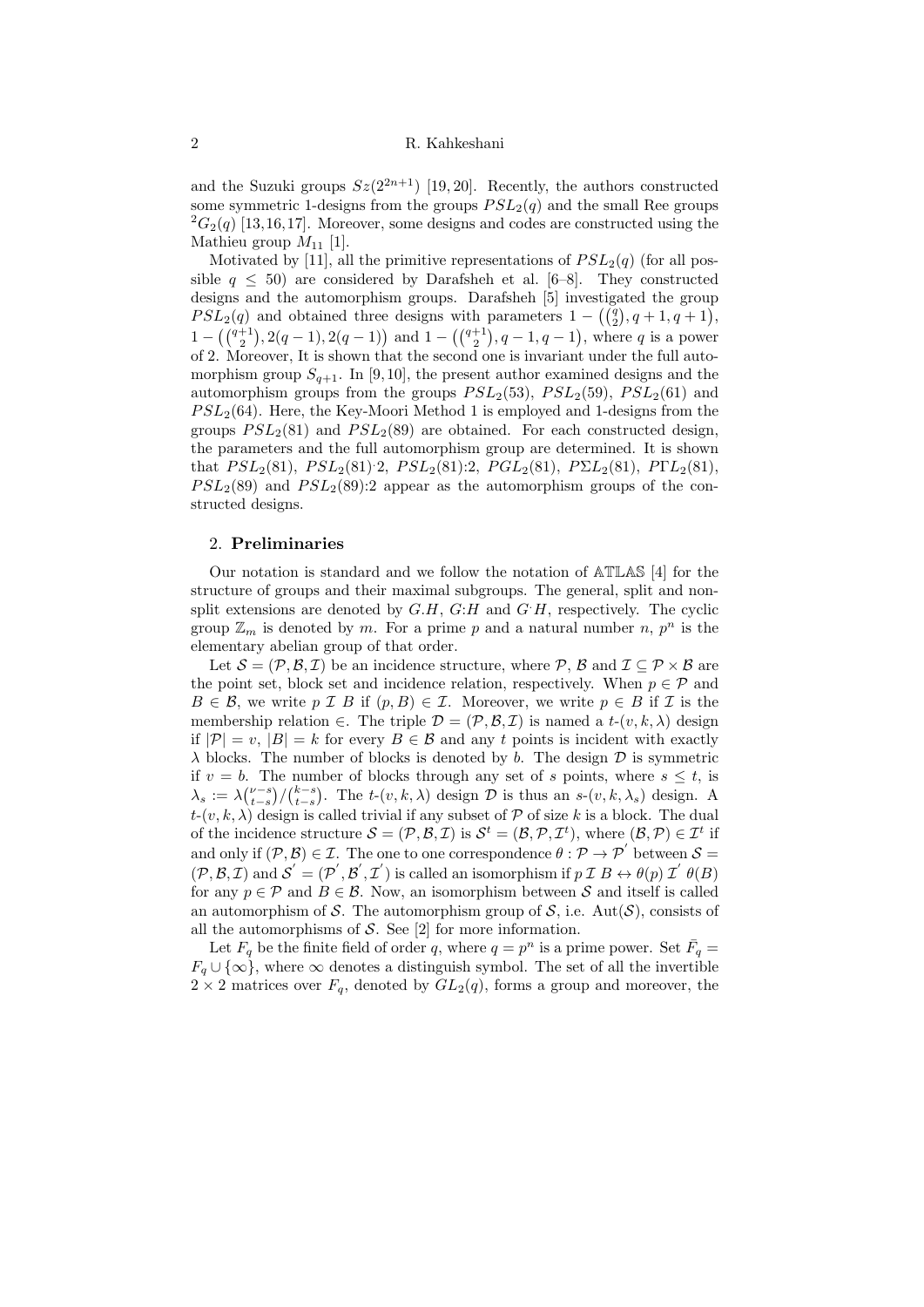set  $SL_2(q) = \{M \in GL_2(q) \mid \det(M) = 1\}$  is a subgroup of  $GL_2(q)$ . Associated to  $M = \begin{pmatrix} a & b \\ c & d \end{pmatrix} \in GL_2(q)$ , a permutation  $f_M$  on  $\overline{F}_q$  is defined by

$$
f_M = \begin{cases} \frac{ax+b}{cx+d}, & \text{if } x \in F_q \text{ and } cx+d \neq 0; \\ \infty, & \text{if } x \in F_q \text{ and } cx+d = 0; \\ a/c, & \text{if } x = \infty \text{ and } c \neq 0; \\ \infty, & \text{if } x = c = 0. \end{cases}
$$

The set of all such permutations, denoted by  $PGL_2(q)$ , is a subgroup of  $S_{q+1}$ . Now, the projective special linear group of degree two over  $F_q$  is

$$
PSL_2(q) = \left\{ x \stackrel{f_M}{\longmapsto} \frac{ax+b}{cx+d} \mid M = \begin{pmatrix} a & b \\ c & d \end{pmatrix}, \det(M) \text{ is a non-zero square} \right\}.
$$

The set of all the transformations  $f: \overline{F}_q \to \overline{F}_q$  defined by the equation  $f(x) =$  $\frac{ax^{\sigma}+b}{cx^{\sigma}+d}$  forms the group  $P\Gamma L_2(q)$ , where  $a, b, c, d \in F_q$ ,  $ad - bc \neq 0$  and  $\sigma \in$ Aut $(F_q)$ . Moreover,  $P\Sigma L_2(q)$  is a subgroup of  $P\Gamma L_2(q)$  consisting of those elements of  $P\Gamma L_2(q)$  for which  $ad - bc = 1$ . We have  $|PGL_2(q)| = q(q^2 - 1)$ and  $|PSL_2(q)| = q(q^2-1)/(2, q-1).$ 

<span id="page-2-0"></span>**Lemma 2.1.** [\[22\]](#page-7-11) If M is a maximal subgroup of  $PSL_2(q)$  then M has one of the following shapes:

- $D_{2(q-\epsilon)/(2,q-1)}$ , where  $\epsilon = \pm 1$ , except  $\epsilon = 1$ ,  $q = 3, 5, 7, 9, 11$  and  $\epsilon =$  $-1, q = 2, 7, 9.$
- A solvable group of order  $q(q-1)/(2, q-1)$ .
- $A_4$  if  $q > 3$  is prime and  $q \equiv 3, 13, 27, 37 \pmod{40}$ .
- $S_4$  if  $q \neq 2$  is prime and  $q \equiv \pm 1 \pmod{8}$ .
- $A_5$  if  $q = 5^m, 4^m$  and m is prime, q is prime and  $q \equiv \pm 1 \pmod{5}$ , or  $q \neq 2$  is the square of a prime number and  $q \equiv -1 \pmod{5}$ .
- $PSL(2,r)$  if  $q = r^m$  and  $m \neq 2$  is a prime number.
- $PGL(2,r)$  if  $q = r^2$ .

For more information on this topic, we refer to [\[22\]](#page-7-11).

### 3. The method

Let G be a permutation group which acts on a set  $\Omega$ . It it known that G acts on the set  $\Omega \times \Omega$  by the group action  $(\alpha, \beta)^g = (\alpha^g, \beta^g)$ , where  $\alpha, \beta \in \Omega$ and  $q \in G$ . Each orbit of G on  $\Omega \times \Omega$  is said to be an orbital. For any orbital O, set  $O^* = \{(\alpha, \beta) | (\beta, \alpha) \in O\}$ . Clearly, if O is an orbital then  $O^*$  is also an orbital. The set  $O^*$  is called the paired orbital of O. Moreover, if  $O = O^*$  then O is called self-paired. It is easy to deduce that if  $\alpha \in \Omega$  and  $\Delta$  is an orbit of  $G_{\alpha}$ , where  $\Delta \neq {\alpha}$ , then  $\bar{\Delta} = {(\alpha, \delta)^g | g \in G, \delta \in \Delta}$  is an orbital. The orbit  $\Delta$  is called self-paired if  $\bar{\Delta}$  is a self-paired orbital.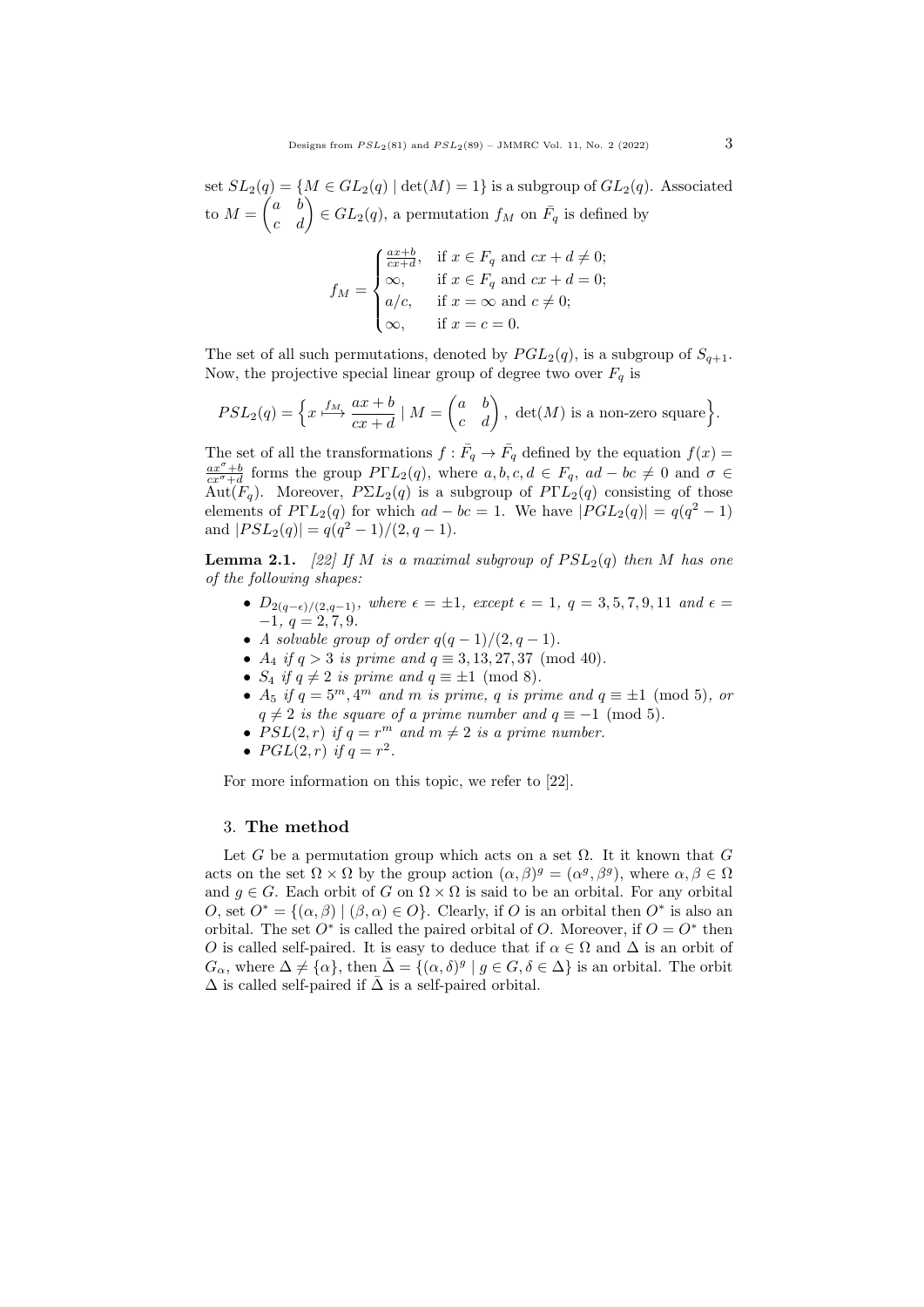<span id="page-3-0"></span>**Theorem 3.1.** (Key-Moori Method 1) [\[11,](#page-7-0) [12\]](#page-7-1) Let  $\Omega$  be a set of size n and let G be a finite primitive permutation group acting on  $\Omega$ . If  $\alpha \in \Omega$  and  $\Delta$ is an orbit of  $G_{\alpha}$ , where  $\Delta \neq {\alpha}$ , then  $\mathcal{D} = (\Omega, \Delta^G, \in)$  is a symmetric 1- $(n, |\Delta|, |\Delta|)$  design. The design  $\mathcal D$  is self-dual if  $\Delta$  is self-paired. Furthermore, G acts primitively on the points and blocks of D.

<span id="page-3-1"></span>**Theorem 3.2.** [\[21\]](#page-7-12) If D is the design obtained by Theorem [3.1](#page-3-0) then  $G \leq$  $Aut(D).$ 

By a computer program in Magma [\[3\]](#page-6-7), we construct designs according to the construction method outlined in Theorem [3.1.](#page-3-0) Tables [1](#page-4-0) and [2](#page-4-1) contain all of the information about the designs from the groups  $PSL<sub>2</sub>(81)$  and  $PSL<sub>2</sub>(89)$ , respectively. The shapes of the maximal subgroups are shown under the heading 'Maximal Subgroups' and their indices are under the heading 'Degree'. The column '#' indicates the number of orbits of a stabilizer and the column 'Length' indicates the lengths of the non-singleton orbits. Note that ' $m(n)$ ' means that we have *n* orbits of length *m* and the related design is denoted by  $\mathcal{D}_{m(n)}$ . The orders of the automorphism groups are written under the column ' $|Aut(\mathcal{D})|$ '.

## 4. Designs from the groups  $PSL_2(81)$  and  $PSL_2(89)$

Computations with Magma show that the projective special linear group  $PSL<sub>2</sub>(81)$  has five maximal subgroups of orders 82, 80, 720, 720 and 3240, up to conjugacy. By Lemma [2.1,](#page-2-0) these subgroups are  $D_{41}$ ,  $D_{40}$ ,  $PGL_2(9)$ ,  $PGL_2(9)$  and a solvable group H, respectively. The action of  $PSL_2(81)$  on the cosets of  $H$  is 2-transitive and the related design is trivial. So, we don't consider it. Moreover, the third and fourth maximal subgroups give us the same results and we write them in one row. See Table [1.](#page-4-0)

**Theorem 4.1.** (i) For  $PSL_2(81)$  of degree 3240, the designs  $\mathcal{D}_{41(24)}$ ,  $\mathcal{D}_{41(8)}$ ,  $\mathcal{D}_{41(4)}$ ,  $\mathcal{D}_{41(2)}$ ,  $\mathcal{D}_{41(1)}$  and  $\mathcal{D}_{82(20)}$  with parameters 1-(3240, 41, 41), 1-(3240, 41, 41), 1-(3240, 41, 41), 1-(3240, 41, 41), 1-(3240, 41, 41) and 1-(3240, 82, 82) are obtained, respectively, such that  $Aut(\mathcal{D}_{41(24)}) = PSL_2(81)$ ,  $Aut(\mathcal{D}_{41(8)}) =$  $PSL_2(81)$ : 2, Aut $(\mathcal{D}_{41(4)}) = PSL_2(81)$ : 2, Aut $(\mathcal{D}_{41(2)}) \cong PSL_2(81)$ , Aut $(\mathcal{D}_{41(1)})$ ) ≅  $P\Gamma L_2(81)$  and  $\text{Aut}(\mathcal{D}_{82(20)}) = PGL_2(81)$ .

(ii) For  $PSL_2(81)$  of degree 3321, the designs  $\mathcal{D}_{20(2)}$ ,  $\mathcal{D}_{40(24)}$ ,  $\mathcal{D}_{40(12)}$ ,  $\mathcal{D}_{40(2)}$ ,  $\mathcal{D}_{80(20)}$  and  $\mathcal{D}_{80(2)}$  with parameters 1-(3321, 20, 20), 1-(3321, 40, 40), 1-(3321, 40, 40), 1-(3321, 40, 40), 1-(3321, 80, 80) and 1-(3321, 80, 80) are obtained, respectively. Moreover,  $Aut(\mathcal{D}_{20(2)}) \cong Aut(\mathcal{D}_{40(2)}) \cong Aut(\mathcal{D}_{80(2)}) \cong P\Sigma L_2(81),$ Aut( $\mathcal{D}_{40(24)}) = PSL_2(81)$ , Aut( $\mathcal{D}_{40(12)}) \cong PSL_2(81):2$  and Aut( $\mathcal{D}_{80(20)}) \cong$  $PGL_2(81)$ .

(iii) For  $PSL_2(81)$  of degree 369, the designs  $\mathcal{D}_{36(1)}$ ,  $\mathcal{D}_{72(1)}$ ,  $\mathcal{D}_{80(1)}$  and  $\mathcal{D}_{90(2)}$  with parameters 1-(369, 36, 36), 1-(369, 72, 72), 1-(369, 80, 80) and 1-(369, 90, 90) are obtained, respectively, such that  $Aut(\mathcal{D}_{36(1)}) \cong Aut(\mathcal{D}_{72(1)}) \cong$  $\text{Aut}(\mathcal{D}_{80(1)}) \cong P\Sigma L_2(81)$  and  $\text{Aut}(\mathcal{D}_{90(2)}) \cong PSL_2(81):2$ .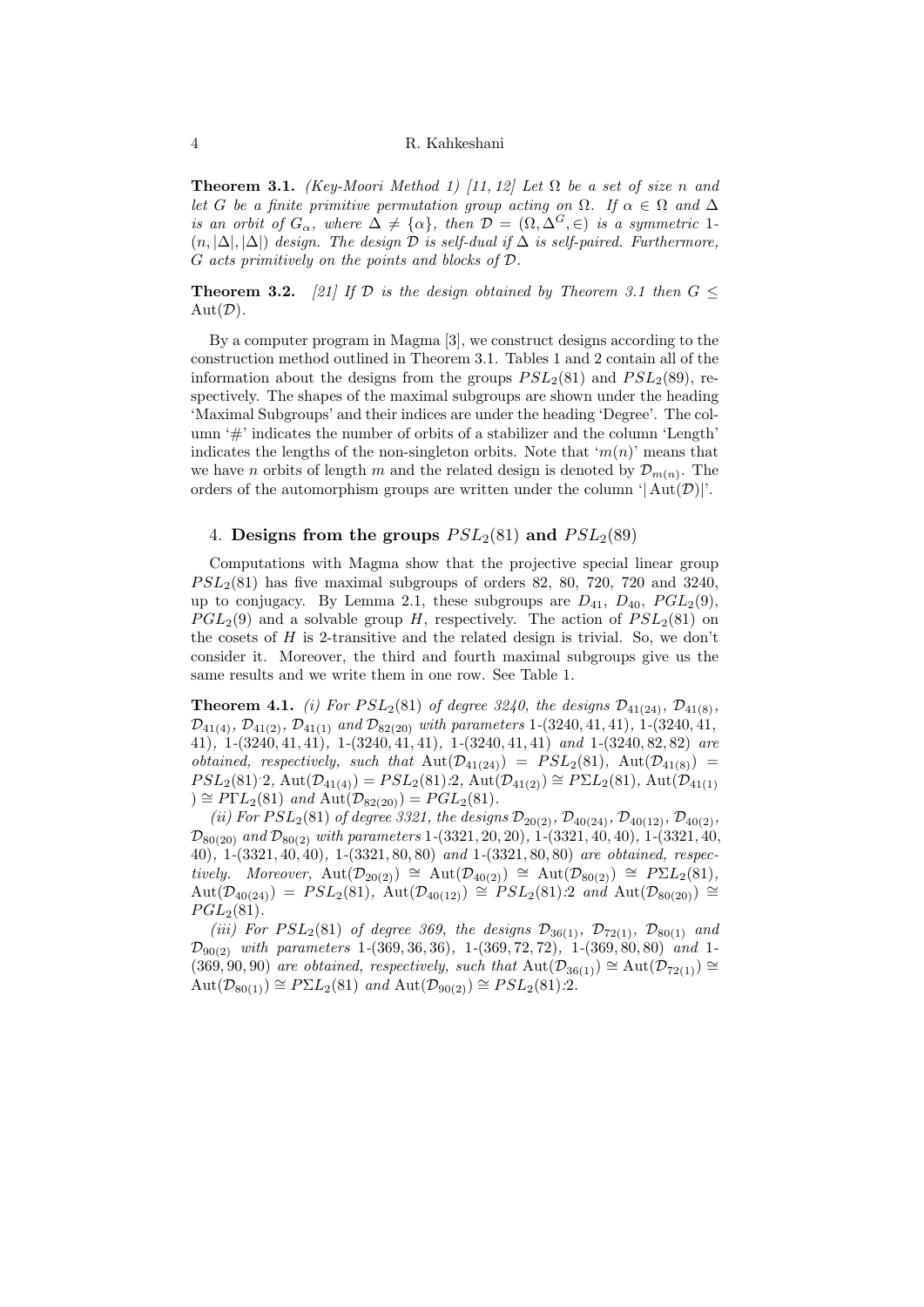<span id="page-4-0"></span>

| Maximal Subgroups    | Degree | #  | Length | Aut(D)  |
|----------------------|--------|----|--------|---------|
| $D_{41}$             | 3240   | 60 | 41(24) | 265680  |
|                      |        |    | 41(8)  | 531360  |
|                      |        |    | 41(4)  | 531360  |
|                      |        |    | 41(2)  | 1062720 |
|                      |        |    | 41(1)  | 2125440 |
|                      |        |    | 82(20) | 531360  |
| $D_{40}$             | 3321   | 63 | 20(2)  | 1062720 |
|                      |        |    | 40(24) | 265680  |
|                      |        |    | 40(12) | 531360  |
|                      |        |    | 40(2)  | 1062720 |
|                      |        |    | 80(20) | 531360  |
|                      |        |    | 80(2)  | 1062720 |
| PGL <sub>2</sub> (9) | 369    | 6  | 36(1)  | 1062720 |
|                      |        |    | 72(1)  | 1062720 |
|                      |        |    | 80(1)  | 1062720 |
|                      |        |    | 90(2)  | 531360  |

TABLE 1. 1-designs from  $PSL_2(81)$ 

|  |  |  | TABLE 2. 1-designs from $PSL_2(89)$ |
|--|--|--|-------------------------------------|
|--|--|--|-------------------------------------|

<span id="page-4-1"></span>

| Maximal Subgroups | Degree | #   | Length       | Aut(D)           |
|-------------------|--------|-----|--------------|------------------|
| $S_4$             | 14685  | 632 | 6(6)<br>8(7) | 352440<br>352440 |
|                   |        |     | 12(20)       | 352440           |
|                   |        |     | 24(598)      | 352440           |
| $A_5$             | 5874   | 112 | 5(1)         | 352440           |
|                   |        |     | 12(4)        | 352440           |
|                   |        |     | 20(6)        | 352440           |
|                   |        |     | 30(10)       | 352440           |
|                   |        |     | 60(90)       | 352440           |
| $D_{44}$          | 4005   | 69  | 22(2)        | 352440           |
|                   |        |     | 44(42)       | 352440           |
|                   |        |     | 88(2)        | 352440           |
|                   |        |     | 88(22)       | 704880           |
| $D_{45}$          | 3916   | 66  | 45(42)       | 352440           |
|                   |        |     | 45(1)        | 704880           |
|                   |        |     | 90(22)       | 704880           |

Proof. Theorem [3.1](#page-3-0) and a Magma program imply that we can construct designs with the above parameters.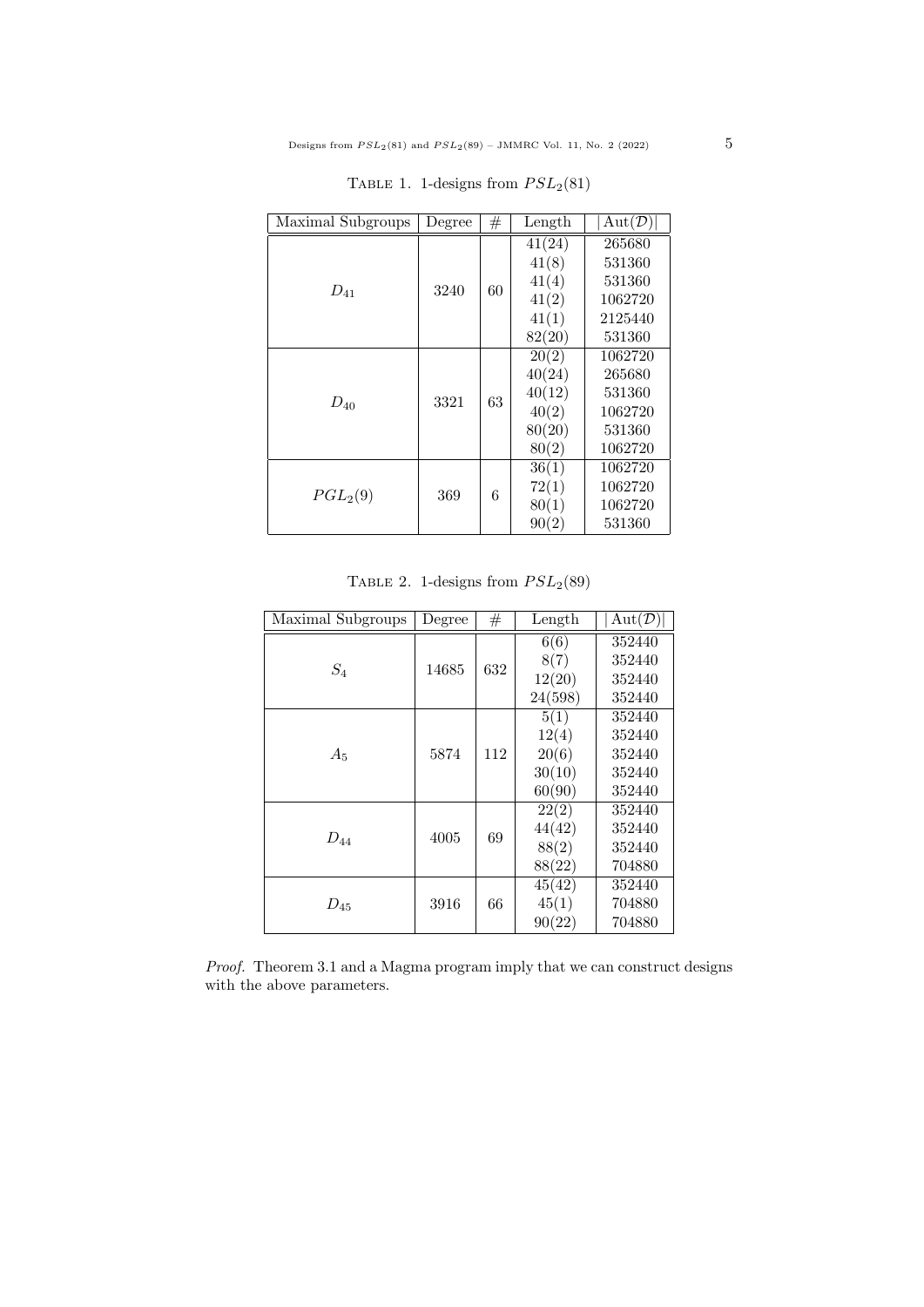By Magma computations, the automorphism groups of  $\mathcal{D}_{41(24)}$  and  $\mathcal{D}_{40(24)}$ are of order 265680. Since  $|PSL_2(81)| = 265680$ , Theorem [3.2](#page-3-1) implies that the automorphism groups of  $\mathcal{D}_{41(24)}$  and  $\mathcal{D}_{40(24)}$  are the same and equal to  $PSL_2(81).$ 

Consider the design  $\mathcal{D}_{41(8)}$ . By our Magma code,  $|\text{Aut}(\mathcal{D}_{41(8)})|=531360=$  $2|PSL_2(81)|$ . Computations with Magma show that  $Aut(\mathcal{D}_{41(8)})$  has a maximal subgroup  $M_0$  of index 2 such that  $M_0 \cong PSL_2(81)$  and moreover,  $Aut(\mathcal{D}_{41(8)})$ is not a split extension of  $M_0$  by 2. Therefore,  $Aut(\mathcal{D}_{41(8)}) \cong PSL_2(81)$ .

By Magma computations, it is implied that the automorphism groups of  $\mathcal{D}_{41(4)}$ ,  $\mathcal{D}_{40(12)}$  and  $\mathcal{D}_{90(2)}$  are isomorphic to each other and  $|\text{Aut}(\mathcal{D}_{41(4)})|=$  $531360 = 2|PSL_2(81)|$ . Furthermore, we obtain a maximal subgroup  $M_1$  of Aut $(\mathcal{D}_{41(4)})$  and an involution in Aut $(\mathcal{D}_{41(4)}) \setminus M_1$  such that  $M_1 \cong PSL_2(81)$ . Therefore,  $Aut(\mathcal{D}_{41(4)}) \cong PSL_2(81):2$ .

By Magma computations, it is deduced that the automorphism groups of  $\mathcal{D}_{82(20)}$  and  $\mathcal{D}_{80(20)}$  are isomorphic to each other. Moreover, Aut $(\mathcal{D}_{82(20)})$  has a maximal subgroup isomorphic to  $PSL_2(81)$  of index 2. Computations show that  $\text{Aut}(\mathcal{D}_{82(20)}) \cong PGL_2(81)$ .

Magma computations imply that the automorphism groups of  $\mathcal{D}_{41(2)}$ ,  $\mathcal{D}_{20(2)}$ ,  $\mathcal{D}_{40(2)}, \mathcal{D}_{80(2)}, \mathcal{D}_{36(1)}, \mathcal{D}_{72(1)}$  and  $\mathcal{D}_{80(1)}$  are isomorphic to each other. Moreover, Aut $(\mathcal{D}_{41(2)})$  has a normal subgroup  $M_2$  of index 1062720/265680 = 4 such that  $M_2 \cong \widetilde{PSL}_2(81)$  and  $\mathrm{Aut}(\mathcal{D}_{41(2)})/M_2 \cong 4$ . In fact,  $\mathrm{Aut}(\mathcal{D}_{41(2)}) \cong P\Sigma L_2(81)$ .

Finally, consider the design  $\mathcal{D}_{41(1)}$ . Magma shows that  $|\text{Aut}(\mathcal{D}_{41(1)})|$  = 2125440 and Aut $(\mathcal{D}_{41(1)})$  has a normal subgroup  $M_3$  of index 2125440/265680 = 8 such that  $M_3 \cong PSL_2(81)$ . We can see that  $Aut(\mathcal{D}_{41(1)})/M_3 \cong 2 \times 4$ . In fact, Magma shows that  $Aut(\mathcal{D}_{41(1)}) \cong P\Gamma L_2(81)$ .

Magma computations show that the projective special linear group  $PSL<sub>2</sub>(89)$ has seven maximal subgroups of orders 24, 24, 60, 60, 88, 90 and 3916, up to conjugacy. It follows from Lemma [2.1](#page-2-0) that these maximal subgroups are isomorphic to  $S_4$ ,  $S_4$ ,  $A_5$ ,  $A_5$ ,  $D_{44}$ ,  $D_{45}$  and a solvable group H of order 3916, respectively. The action of  $PSL<sub>2</sub>(89)$  on the cosets of H is 2-transitive and so, the constructed design from this maximal subgroup is trivial and we don't consider it. Moreover, the maximal subgroups with the same orders give us the same results and so, we set them in one row. See Table [2.](#page-4-1)

**Theorem 4.2.** (i) For  $PSL_2(89)$  of degree 14685, designs  $\mathcal{D}_{6(6)}$ ,  $\mathcal{D}_{8(7)}$ ,  $\mathcal{D}_{12(20)}$ and  $\mathcal{D}_{24(598)}$  with parameters 1-(14685, 6, 6), 1-(14685, 8, 8), 1-(14685, 12, 12) and 1-(14685, 24, 24) are obtained, respectively. Moreover, we have  $Aut(\mathcal{D}_{6(6)})$  $= \text{Aut}(\mathcal{D}_{8(7)}) = \text{Aut}(\mathcal{D}_{12(20)}) = \text{Aut}(\mathcal{D}_{24(598)}) = PSL_2(89).$ 

(ii) For  $PSL_2(89)$  of degree 5874, designs  $\mathcal{D}_{5(1)}$ ,  $\mathcal{D}_{12(4)}$ ,  $\mathcal{D}_{20(6)}$ ,  $\mathcal{D}_{30(10)}$ and  $\mathcal{D}_{60(90)}$  with parameters 1-(5874, 5, 5), 1-(5874, 12, 12), 1-(5874, 20, 20), 1-(5874, 30, 30) and 1-(5874, 60, 60) are obtained, respectively. Furthermore, we have  $\text{Aut}(\mathcal{D}_{5(1)}) = \text{Aut}(\mathcal{D}_{12(4)}) = \text{Aut}(\mathcal{D}_{20(6)}) = \text{Aut}(\mathcal{D}_{30(10)}) = \text{Aut}(\mathcal{D}_{60(90)})$  $= PSL<sub>2</sub>(89).$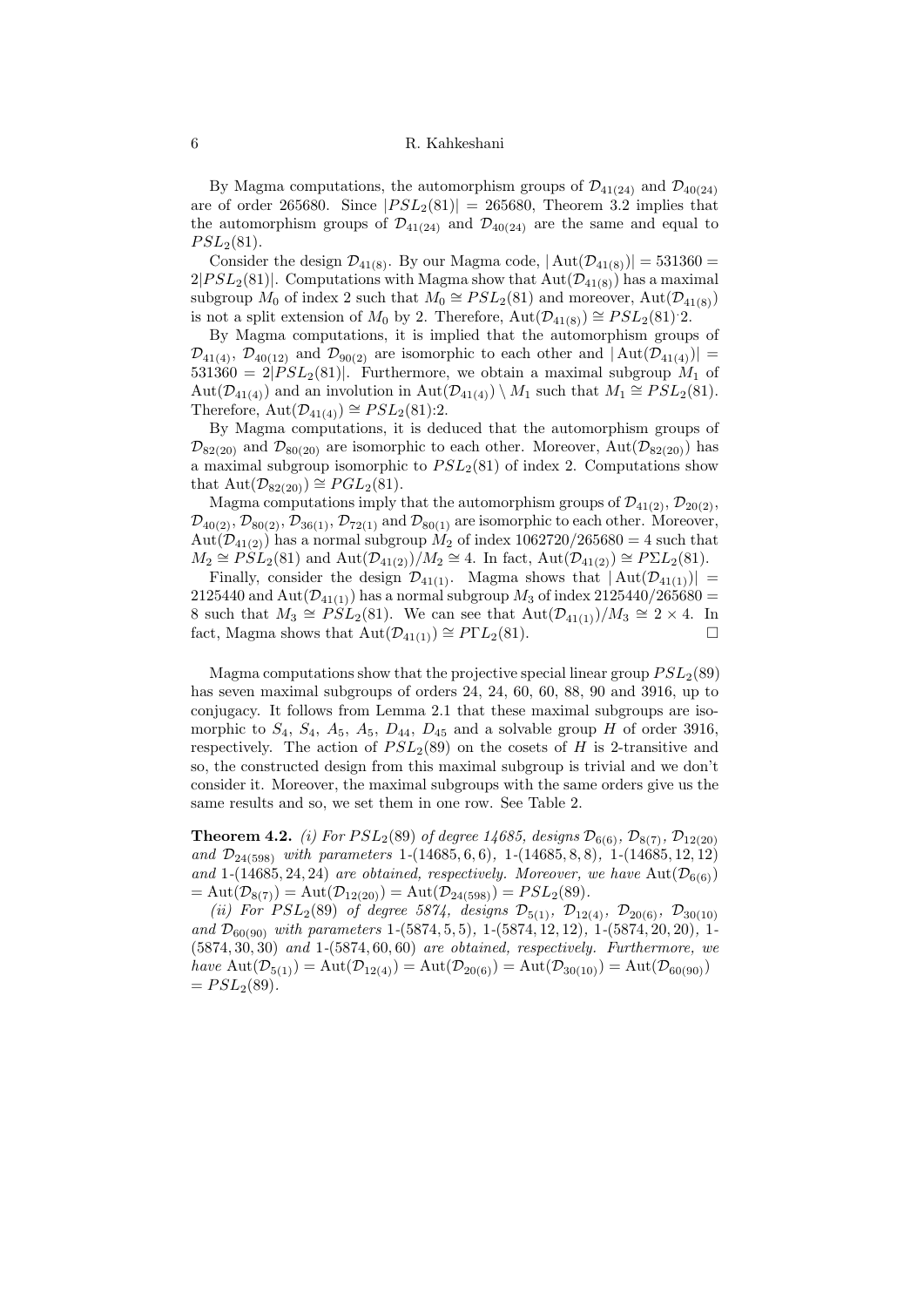(iii) For  $PSL_2(89)$  of degree 4005, designs  $\mathcal{D}_{22(2)}$ ,  $\mathcal{D}_{44(42)}$ ,  $\mathcal{D}_{88(2)}$  and  $\mathcal{D}_{88(22)}$ with parameters 1-(4005, 22, 22), 1-(4005, 44, 44), 1-(4005, 88, 88) and 1-(4005, 88, 88) are obtained, respectively, such that  $Aut(\mathcal{D}_{22(2)}) = Aut(\mathcal{D}_{44(42)}) =$  $\text{Aut}(\mathcal{D}_{88(2)}) = PSL_2(89)$  and  $\text{Aut}(\mathcal{D}_{88(22)}) \cong PSL_2(89).2$ .

(iv) For the group  $PSL_2(89)$  of degree 3916, designs  $\mathcal{D}_{45(42)}$ ,  $\mathcal{D}_{45(1)}$  and  $\mathcal{D}_{90(22)}$  with parameters 1-(3916, 45, 45), 1-(3916, 45, 45) and 1-(3916, 90, 90) are constructed, respectively. We have  $\text{Aut}(\mathcal{D}_{45(1)}) \cong \text{Aut}(\mathcal{D}_{90(22)}) \cong PSL_2(89)$ :2 and  $\text{Aut}(\mathcal{D}_{45(42)}) = PSL_2(89)$ .

Proof. Firstly, notice that the designs with the mentioned parameters are obtained by Magma computations and Theorem [3.1.](#page-3-0)

Magma computations imply that the order of the automorphism groups of  $\mathcal{D}_{6(6)}$ ,  $\mathcal{D}_{8(7)}$ ,  $\mathcal{D}_{12(20)}$ ,  $\mathcal{D}_{24(598)}$ ,  $\mathcal{D}_{5(1)}$ ,  $\mathcal{D}_{12(4)}$ ,  $\mathcal{D}_{20(6)}$ ,  $\mathcal{D}_{30(10)}$ ,  $\mathcal{D}_{60(90)}$ ,  $\mathcal{D}_{22(2)}$  $\mathcal{D}_{44(42)}$ ,  $\mathcal{D}_{88(2)}$  and  $\mathcal{D}_{45(42)}$  is equal to 352440. Since  $|PSL_2(89)| = 352440$ , it is deduced from Theorem [3.2](#page-3-1) that the full automorphism groups of the above designs are equal to  $PSL<sub>2</sub>(89)$ .

By Magma, it is deduced that the automorphism groups of  $\mathcal{D}_{88(22)}$ ,  $\mathcal{D}_{45(1)}$ and  $\mathcal{D}_{90(22)}$  are isomorphic to each other. Theorem [3.2](#page-3-1) implies that  $PSL_2(89) \leq$ Aut $(\mathcal{D}_{88(22)})$ . Computations with Magma show that  $|Aut(\mathcal{D}_{88(22)})| = 704880$  $2|PSL_2(89)|$  and there exists a maximal subgroup  $N \leq \text{Aut}(\mathcal{D}_{88(22)})$  of order 352440 such that  $N \cong PSL_2(89)$ . Moreover, we find an involution with the cycle type  $2^{1980}1^{45}$  in Aut $(\overline{\mathcal{D}_{88(22)}}) \setminus N$ . So, Aut $(\mathcal{D}_{88(22)}) \cong PSL_2(89)$ :2.  $\Box$ 

### 5. Acknowledgement

The author would like to thank the referees for their useful comments and efforts towards improving the manuscript. The author is partially supported by the University of Kashan under grant number 1073211.

#### References

- <span id="page-6-0"></span>[1] G. Amery, S. Gomani, B. G. Rodrigues, Designs and binary codes from maximal subgroups and conjugacy classes of  $M_{11}$ , Math. Commun. 26 (2021) 159-175.
- <span id="page-6-6"></span>[2] E. F. Assmus, Jr., J. D. Key, Designs and Their Codes, Cambridge University Press, Cambridge, 1992.
- <span id="page-6-7"></span>[3] W. Bosma, J. Cannon, Handbook of Magma Functions, Department of Mathematics, University of Sydney, Sydney, 1994. http://www.magma.maths.usyd.edu.au/magma/.
- <span id="page-6-5"></span>[4] J. H. Conway, R. T. Curtis, S. P. Norton, R. A. Parker, R. A. Wilson, Atlas of Finite Groups, Oxford University Press, Oxford, 1985.
- <span id="page-6-3"></span>[5] M. R. Darafsheh, *Designs from the group*  $PSL<sub>2</sub>(q)$ , q even, Des. Codes Cryptogr. 39 (2006) 311-316.
- <span id="page-6-1"></span>[6] M. R. Darafsheh, A. R. Ashrafi, M. Khademi, Some designs related to group actions, Ars. Combin. 86 (2008) 65-75.
- [7] M. R. Darafsheh, A. R. Ashrafi, M. Khademi, On designs constructed by group actions, J. Combin. Math. Combin. Comput. 70 (2009) 235-245.
- <span id="page-6-2"></span>[8] M. R. Darafsheh, A. Iranmanesh, R. Kahkeshani, Designs from the groups  $PSL<sub>2</sub>(q)$  for certain q, Quaest. Math. 32 (2009) 1-10.
- <span id="page-6-4"></span>R. Kahkeshani, 1-Designs from the group  $PSL<sub>2</sub>(59)$  and their automorphism groups, Math. Interdisc. Res. 3 (2018) 147-158.